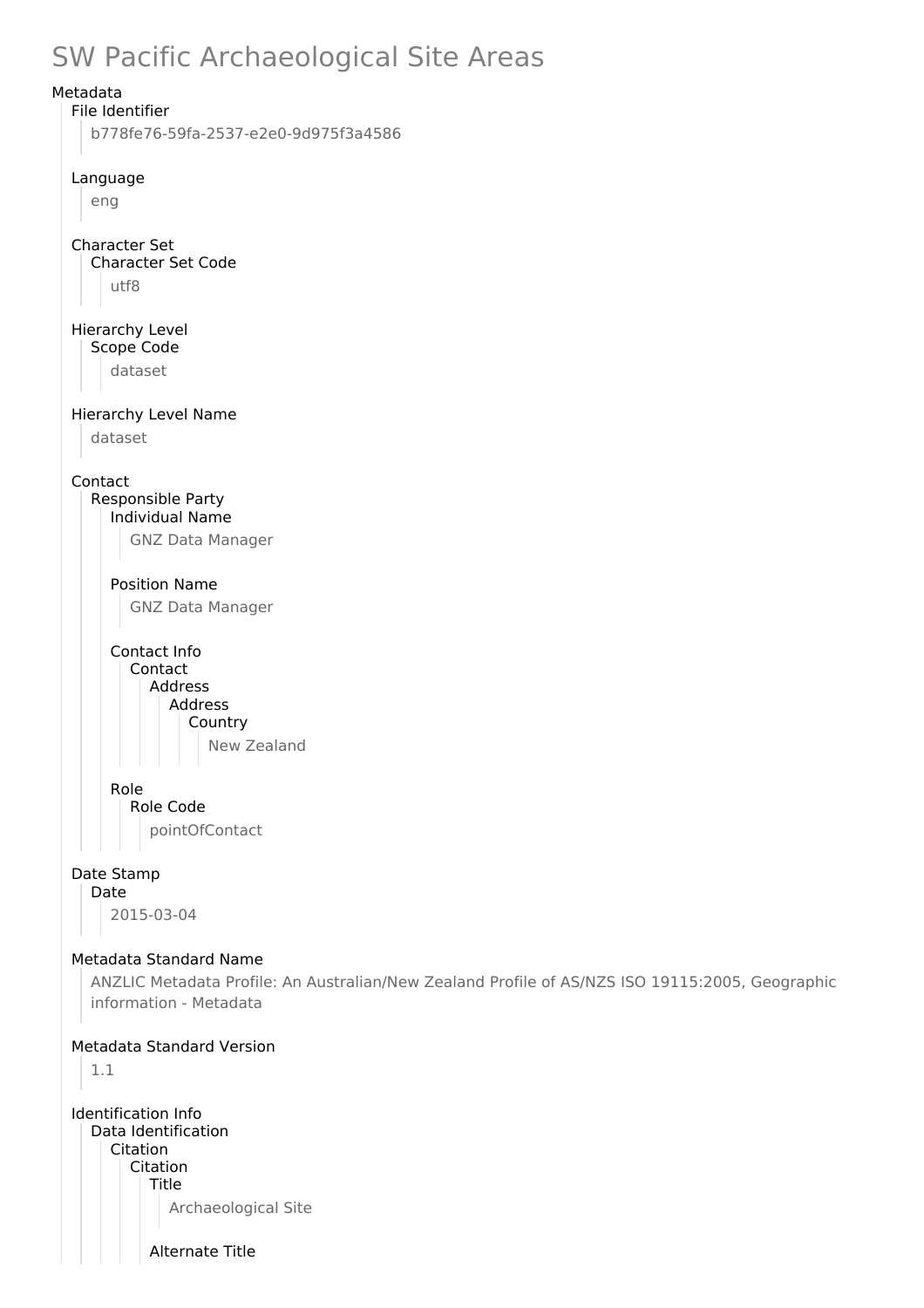#### MGCP Feature Code AL012

## Date

## Abstract

Shows a site where remains of ancient civilizations or human activity have been discovered.

#### Purpose

To shows a site where remains of ancient civilizations or human activity have been discovered. Provide accurate high-resolution imagery and mapping datasets to support operations, planning and training.

#### Resource Format



Distribution Info Distribution Transfer Options